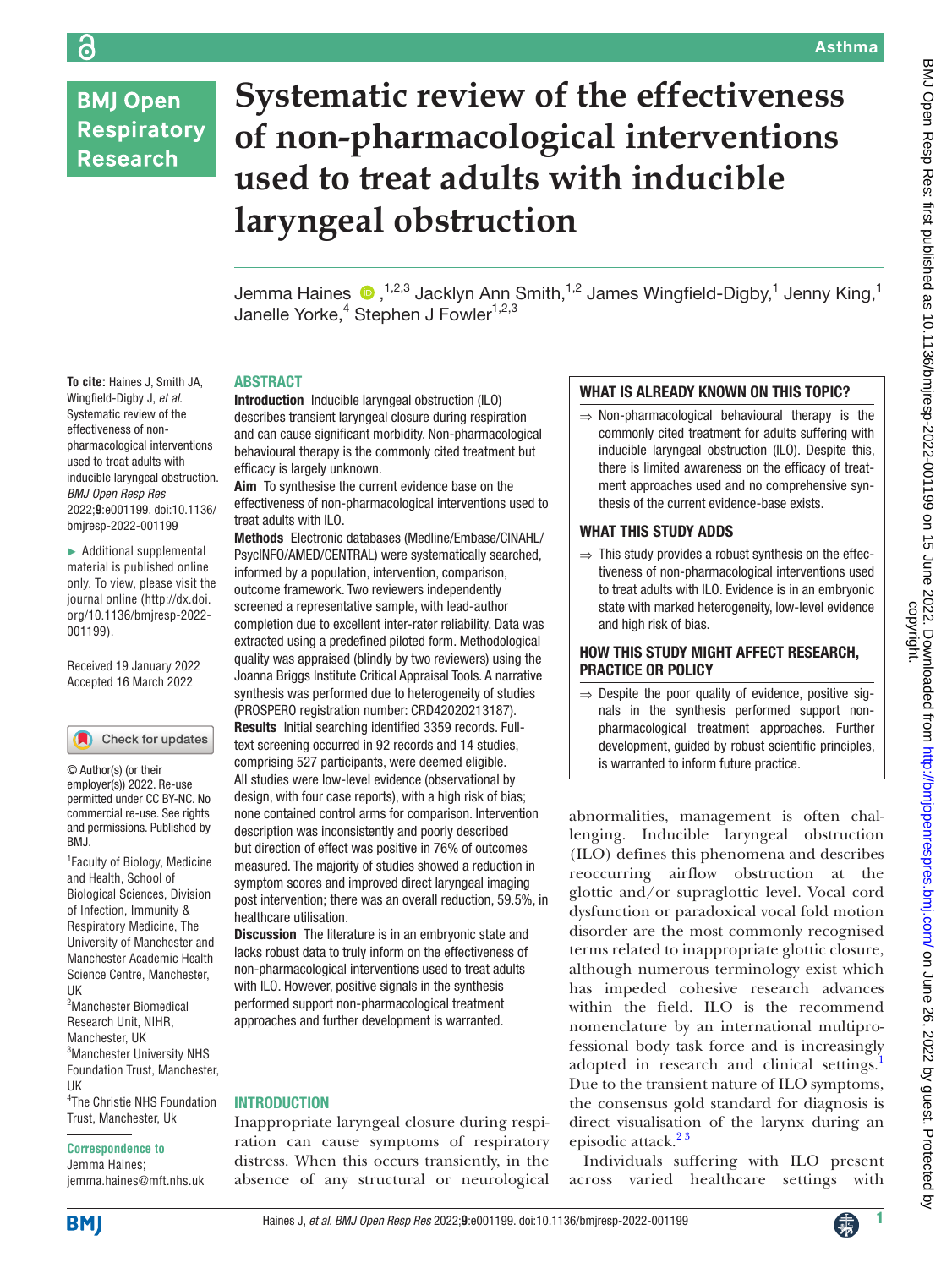symptoms ranging from mild dyspnoea to acute respi-ratory distress.<sup>[4](#page-8-2)</sup> Typically, symptom onset is rapid and in response to an aggravating trigger<sup>[5](#page-8-3)</sup>; commonly reported triggers include mechanical, scent, environ-mental and emotional factors.<sup>[6](#page-8-4)</sup> ILO induced by exercise is referred to as E-ILO (exercise induced laryngeal obstruction).<sup>[7](#page-8-5)</sup> Associated throat tightness, stridor and voice change are common and respiratory distress usually occurs during inspiration.<sup>389</sup> Despite a clearly distinct pathophysiology, the symptoms of ILO are akin to asthma and therefore many individuals are mismanaged as such.<sup>10–12</sup> The average time for misdiagnosis is lengthy (5.4 years), meaning escalating pharmacological burden with high healthcare utilisation is prominent, which in turn leads to significant levels of patient morbidity. $91012-14$ 

The mechanistic drivers for ILO are poorly understood. In recent years, the concept of 'laryngeal dysfunction' has been proposed, which suggests a laryngeal sensitisation and a consequential laryngeal hyper-responsiveness.<sup>[8 15 16](#page-8-9)</sup> However, such hypothesises are yet to be tested robustly meaning that there is little consensus on ILO treatment approaches and no standardised protocol exist. Despite this, therapy-based management approaches are regularly cited within the literature and are often employed in the clinical context; speech and language therapy (SLT) is commonly referred to as the beneficial gold standard.[17 18](#page-8-10) However, although Patel *et al*'s systematic review highlights preliminary support for SLT as an effective ILO treatment it concludes the evidence supporting efficacy is in its infancy.[19](#page-8-11) Similarly, Mahoney *et al*'s recent work to determine treatment effectiveness for a range of vocal cord dysfunction interventions (pharmacological and non-pharmacological) concluded limited objective data exists to support the effectiveness of these interventions[.20](#page-8-12)

More broadly, SLT involves delivery of multimodal interacting components in an attempt to effect change and as such meets criteria as a complex intervention.<sup>21</sup> It is unknown if all components of the intervention are essential or if it is acceptable to patients. Further, other non-pharmacological interventions are reported benefi-cial, for example, airway device techniques.<sup>[20 22 23](#page-8-12)</sup>

Before establishing and recommending a standardised ILO therapy approach, it is important to develop an intervention worthy of evaluation. Inline with the MRC framework for developing and evaluating complex interventions the first step in this robust process mandates identification of existing evidence, in the form of a systematic review.[21](#page-8-13) The overall aim of this review therefore is to identify the effectiveness of existing non-pharmacological interventions used to treat adults with ILO. Specifically, we aim to establish: (1) what are the key components, if any (2) what outcome measures have been used, if any (3) what is the effectiveness, if any

# **METHODS**

Cochrane methodology and the Preferred Reporting Items for Systematic Reviews and Meta-Analyses 2020 guidelines were used to perform this systematic review.[24 25](#page-8-14) The review protocol was registered on the international Prospective Register of Systematic Reviews database on 9 December 2020 (registration number: [CRD42020213187\)](https://www.crd.york.ac.uk/prospero/display_record.php?RecordID=213187).

### Inclusion and exclusion criteria

A population, intervention, comparison, outcome framework was applied to identify studies of adults with ILO (population) who had received non-pharmacological treatment (intervention) with or without a control intervention (comparison) and where effectiveness of these interventions were considered (outcome). $^{26}$  $^{26}$  $^{26}$  All types of studies, except expert opinion and reviews, were included; no publication date limitation was applied. Case reports and case series were excluded if no pre–post outcomes were available. Studies were limited to those in the English language.

For inclusion, ILO had to be objectively diagnosed, either by direct laryngeal imaging (ie, endoscopic and/ or scanning confirmation) or via the validated diagnostic Pittsburgh questionnaire.<sup>27</sup> Due to the recognised differences in paediatric and adult respiratory clinical care management, together with the variances in paediatric and adult larynges, publications reporting data from participants under 16 years of age were excluded. Further, if a study did not report any age demographic data it was excluded from review.

'Non pharmacological interventions' were classed as any interventions not classified as a pharmacological intervention under the EU Directive 2001/83/EEC (ie, the intervention contained no administration of a substance or combination of substances aiming to modify physiological function).

To ensure included studies had meaningful and nontrivial outcomes, only those reporting outcome measures explicit to ILO (eg, symptoms, direct visualisation, healthcare utilisation) were included. $24$ 

#### Search strategy

Electronic databases (Medline, Embase, CINAHL, PsycINFO, AMED and CENTRAL) were systematically searched (10 January 2021) to identity relevant publications for inclusion. Search domain one (ILO and associated terms) was combined using "AND" with search domain two (terms relating to non-pharmacological intervention). Terms within each domain were combined using "OR". Due to varying taxonomy within the literature for ILO, search domain one terms were developed and agreed by representatives of a national expert SLT Respiratory Forum group. The final search strategy is detailed in [online supplemental file 1](https://dx.doi.org/10.1136/bmjresp-2022-001199) search strategy.

To check for any extra studies, grey searching in respiratory guidelines and policy documents was completed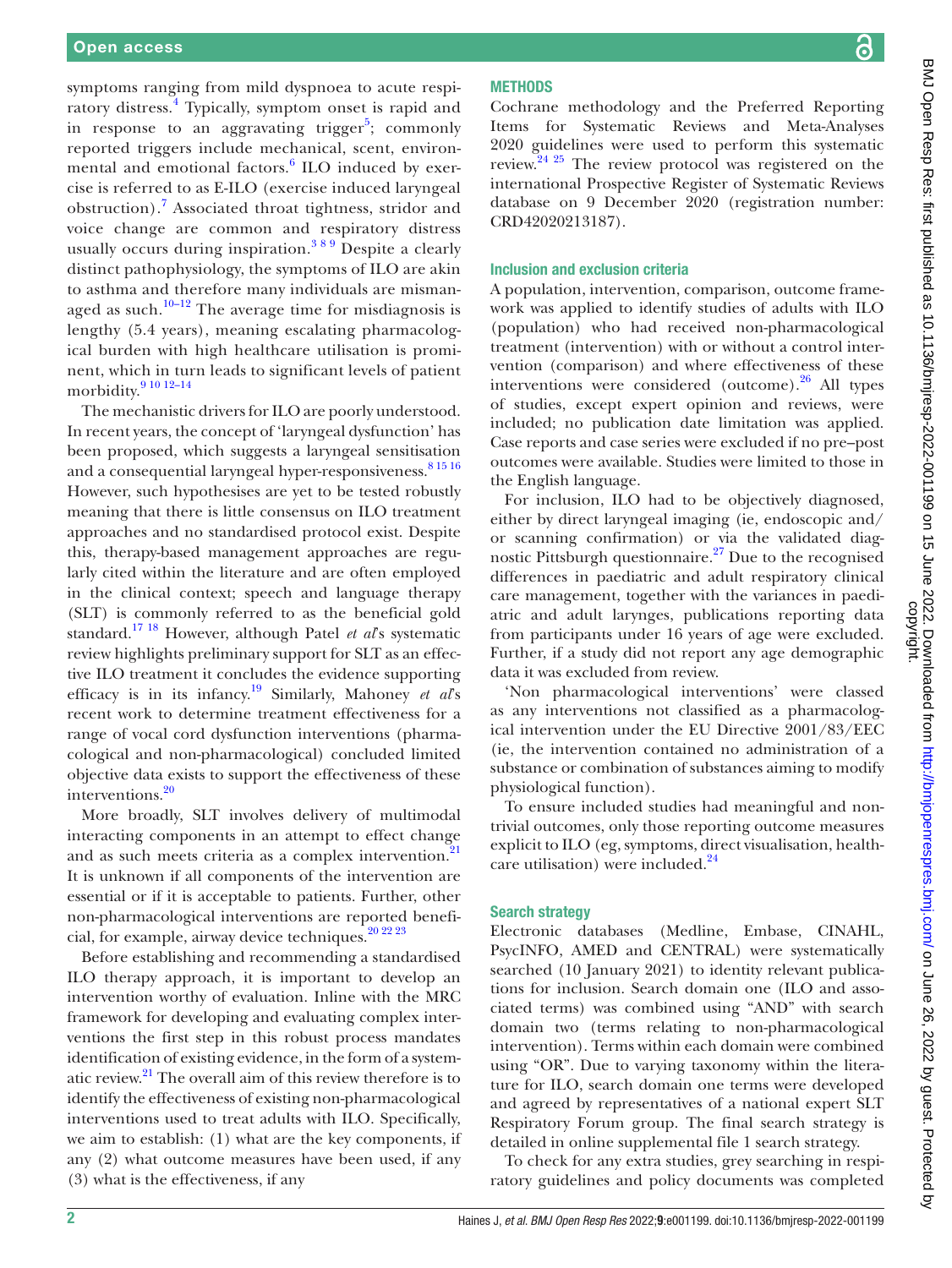and expert authors in the field had their work searched; all identified relevant studies had their reference lists hand searched, together with forward citation searching. Prior to final analysis, searches were rerun on 1 July 2021.

#### Data management, selection and extraction

All identified studies were stored in Endnote V.X9, which facilitated deduplication of records. References were exported to Rayyan Qatar Computing Research Institute Systematic Review Web application to enable efficient screening of records. A predefined inclusion–exclusion screening checklist (as agreed by the study team) was applied ([online supplemental file 2](https://dx.doi.org/10.1136/bmjresp-2022-001199) screening checklist); reviewer one (JH) and reviewer two (JW-D) blindly screened 150 (7%) of the titles and abstracts in duplicate. There was an excellent 98% inter-rater agreement and a substantial kappa agreement (k=0.718, p=0.000). In view of such agreement, JH continued to screen the remainder of records. Full texts of all records meeting eligibility criteria and those with questionable eligibility were retrieved. To finalise studies eligible for inclusion, full text screening was performed by JH. If additional information was required to inform selection decision, the relevant corresponding author was contacted (three authors) for further clarification of unreported data.

Data were extracted from all eligible studies using a predefined data extraction form, which was piloted on three studies (by JH and JW-D) to ensure all relevant information was captured. Extracted data included characteristics of methods, study participates, intervention group(s), outcome(s) used and data analysis. Consistency of data extracted in the piloting phase was extremely high and therefore JH completed the remaining data extraction.

#### Grouping for synthesis

Methodological diversity across all included studies resulted in highly diverse characteristics and excessive statistical heterogeneity so meta-analysis was not possible. Studies were therefore synthesised in accordance with the Synthesis Without Meta-analysis guideline.<sup>28</sup> Studies were grouped for synthesis based on the outcome measures reported. The broad outcome measure categories applied were (1) symptoms (validated (defined as those scales with published evidence of validity) and nonvalidated), (2) objective evidence on imaging, (3) healthcare utilisation.

#### Quality assessment and risk of bias

The Joanna Briggs Institute critical appraisal tools and level of evidence were used to assess evidence of effectiveness, trustworthiness, relevance and results.<sup>29</sup> All studies were blindly rated by JH and JW-D; high agreement was achieved so third reviewer adjudication was unnecessary.

### Patient and public involvement

The development of this work was indirectly informed by patient feedback about the need for effective interventions for ILO. Patients and the public were not involved in the study design as the nature of research mandates a standardised methodological approach. However, the findings of this review and how it will inform future therapeutic interventions will be disseminated across existing national patient support group networks.

# **RESULTS**

Electronic database searching retrieved 3355 records. A further four records were identified via other methods [\(figure](#page-3-0) 1), resulting in a total of 3359 records identified on initial searching. Following deduplication, a total of 2308 were screened for eligibility. Full-text screening occurred for 92 records, with a final inclusion of 14 studies; of those excluded, 60% (n=47) were due to inadequate ILO diagnosis, not satisfying the review criteria. Specific participant information could not be extrapolated from the overall study data in several studies so were excluded.<sup>5</sup> 30-32

Key characteristics of the included studies, comprising 527 participants, are summarised in the [online supple](https://dx.doi.org/10.1136/bmjresp-2022-001199)[mental file 3](https://dx.doi.org/10.1136/bmjresp-2022-001199) table 1].<sup>18 22 33-44</sup> All studies were observational by design and no randomised control trials were identified. Only one inclusion presented limited comparison data and there were no cohort or cross sectional studies.<sup>33</sup> Four studies were case reports and four were reported in abstract form only.

# Methodological quality

JBI levels of evidence for effectiveness were generally very low. Only one study achieved level 2 evidence, but was the lowest quality within the level at 2.d (retrospective control group study).<sup>[33](#page-8-20)</sup> The majority (n=9) of studies were level 3.e (observational-analytical design; observation study without a control group). The four included case reports were the lowest level of evidence, level 4.d (observational-descriptive design; case study).

Risk of bias was high across the studies, with all having risk of bias in multiple domains ([online supplemental file](https://dx.doi.org/10.1136/bmjresp-2022-001199) [4](https://dx.doi.org/10.1136/bmjresp-2022-001199) critical appraisal). No study achieved a low risk of bias. Specifically internal validity was questionable throughout; all but two studies did not report multiple measurements pre and post intervention exposure. Predefined primary outcomes were only identified in one study resulting in high risk of bias for selective outcome reporting across the studies.[34](#page-8-21) Statistical analysis was unclear for the majority and limited in those reported; none reported CIs and only one study included a calculation of statis-tical power.<sup>[36](#page-8-22)</sup> Collectively, the case reports achieved  $60\%$ of the quality and bias checklist parameters positively, evidencing the issue of their inherent bias.

It was not clear in the majority of studies if any additional intervention(s) were occurring concurrently, thus potentially introducing confounding, and meaning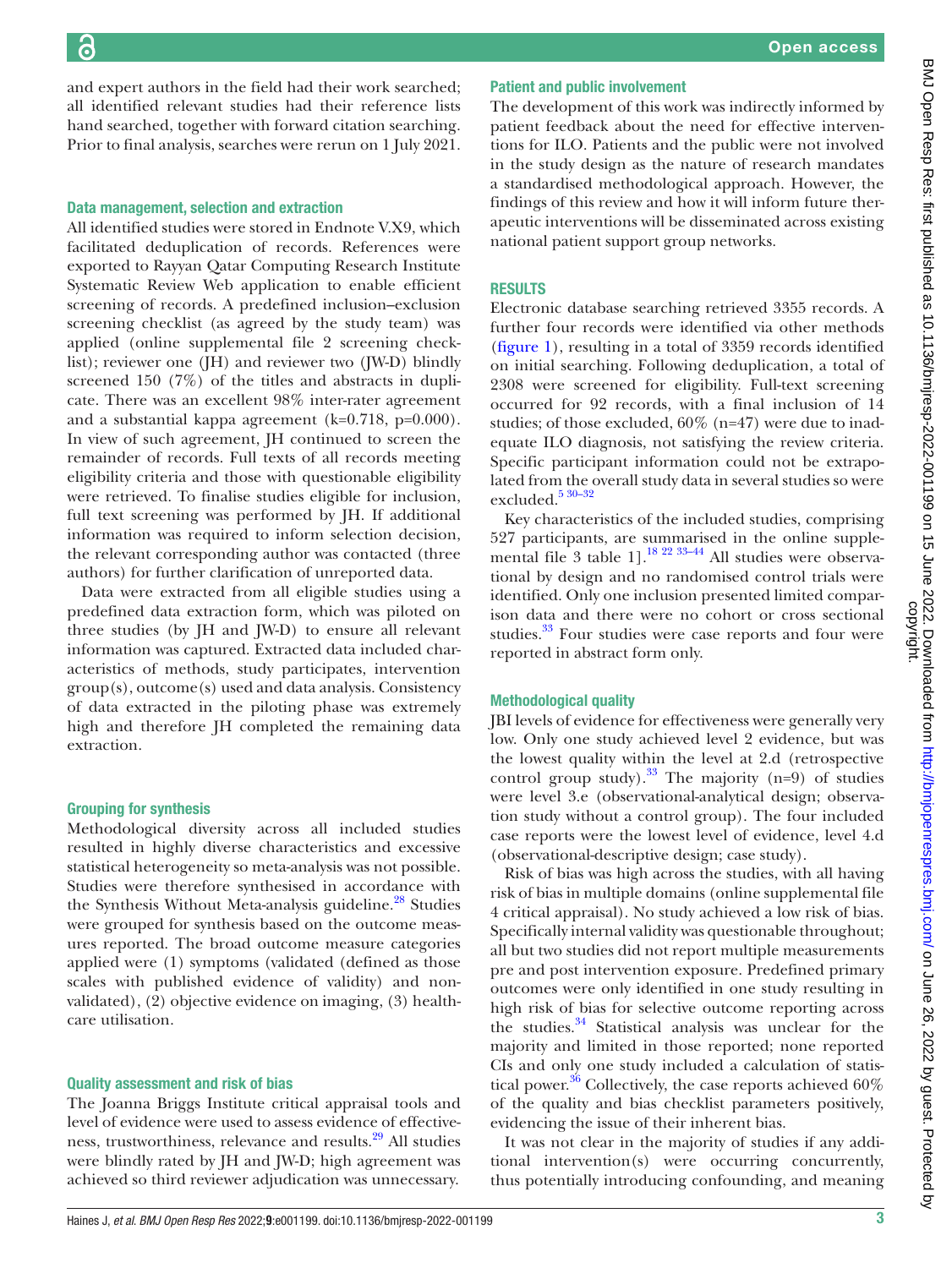

<span id="page-3-0"></span>Figure 1 Preferred Reporting Items for Systematic Reviews and Meta-analyses (PRISMA) 2020 flow diagram showing the screening and eligibility process using inclusion/exclusion criteria

possible bias in the true estimate of intervention impact. Further, the most commonly reported outcome measures were those obtained through self-reporting methods, which resulted in performance biases in the measurement of the intervention.

# Interventions

Intervention description, duration of treatment, frequency, timing and fidelity were inconsistently and poorly described. Overall reported treatment duration ranged from  $2.5$  weeks to  $12$  months,.<sup>34</sup> Frequency of sessions and the number received had marked heterogeneity meaning combined calculations was unfeasible. Weekly intervention sessions were reported in two studies, but the duration over which they occurred varied.<sup>37-41</sup> Individual session duration was rarely detailed but when reported ranged from 30 min to an hour.<sup>40 41</sup> The most time onerous intervention described involved 45-min daily therapy sessions, on five consecutive days, for 3 weeks, with additional home practice require-ments,.<sup>[37](#page-8-23)</sup> Similarly, those interventions comprising noninvasive treatment tools were time intensive, reporting 30-min patient led training sessions 5–7 days a week for  $5-6$  weeks.. $22$ 

Only a third of studies provided a theoretical basis for the intervention applied,. $2^{2}$  36-38 Of those studies reporting the providers of intervention (n=10), 90% were delivered by a speech and language therapist. Physiotherapy delivered care was reported in one study abstract and a traditional physiotherapy led therapy approach,

Buteyko Breathing technique, was delivered by a speech and language therapist,. $36\frac{40}{2}$ 

Components of intervention were varied, with some commonalties across the studies [\(figure](#page-4-0) 2). However, non-reporting of intervention components was frequent. Often multiple components were reported, but there was no identifiable common combinations of components within interventions. Six studies included supplementary home practice as part of the intervention but detail regarding frequency, monitoring and content of this was not reported except in those using non-invasive treatment tools (n=2) and the Buteyko breathing technique,[.18 22 36–38 41](#page-8-19)

#### Outcome measures and descriptive analysis

The most commonly used outcome measures were nonvalidated symptom scales, reported in nine studies, with a similar number utilising objective measures. Validated symptom measures were applied in a third of studies, with the effects of intervention on healthcare utilisation only measured in a fifth. Nine of the studies used more than one outcome measure to monitor intervention effect, and two reported three outcome domains.<sup>34 38</sup>

Overall direction of effect was positive in 19/25 (76%) measures reported ([table](#page-5-0) 1). Only one study showed a negative direction of effect (for validated symptom domain).<sup>34</sup> Three of the five studies reported an improvement in validated symptom scores following intervention, compared with eight out of nine studies reporting non-validated measures. Of those studies using objective

ဥ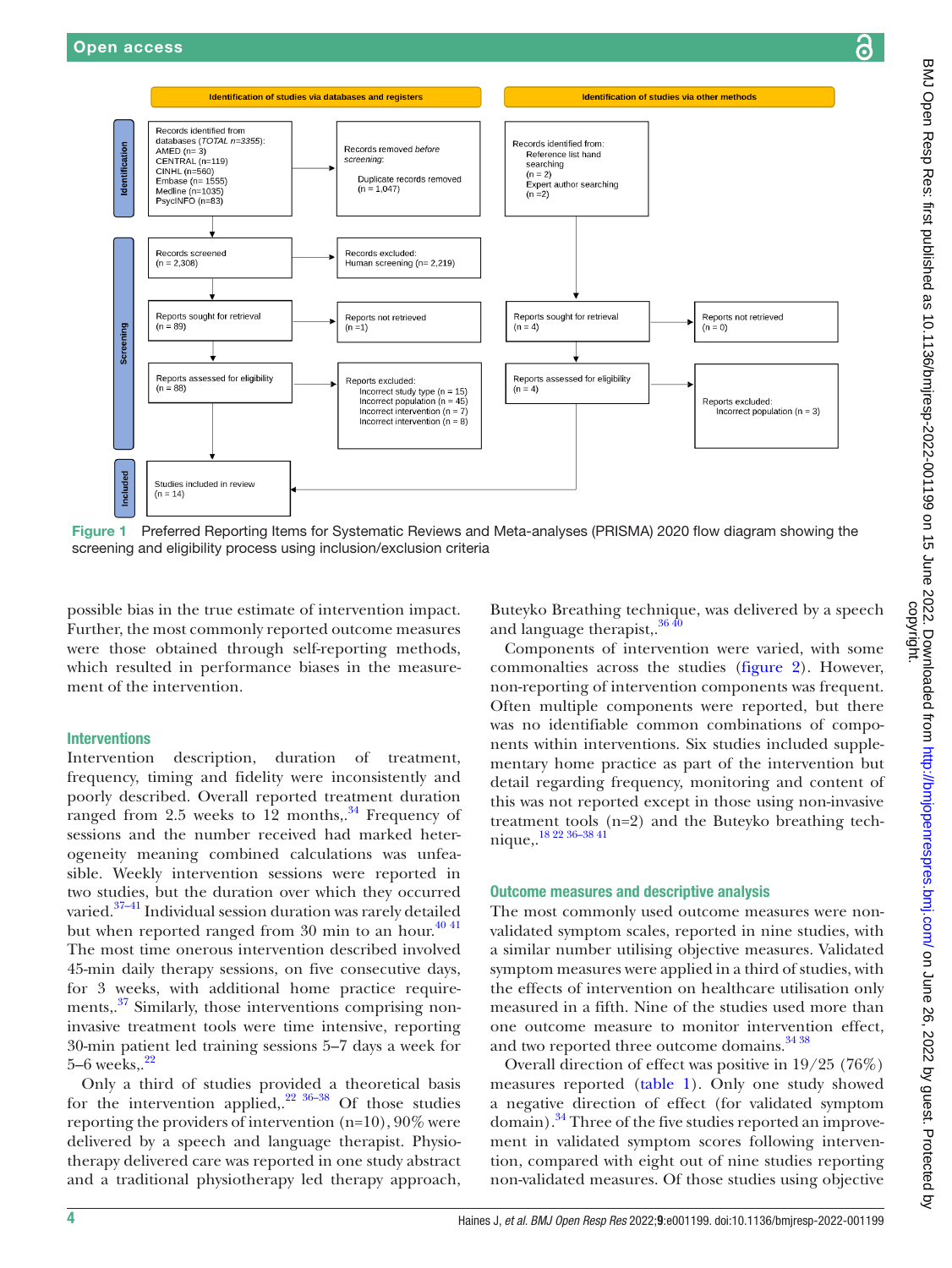

<span id="page-4-0"></span>Figure 2 Components of interventions of included studies

outcome measures three found conflicting findings of intervention direction effect in the in-study objective measures used, with the remaining five demonstrating a positive impact. All studies measuring healthcare utilisation impact (n=3) reported a positive effect direction.

### Symptom score outcomes

Of the validated symptom scores used, all except two demonstrated an improvement in reported symptoms following intervention ([table](#page-6-0) 2). The heterogeneity of non-validated measures applied, together with inconsistent reporting methods makes meaningful synthesis challenging. Polar questions, ordinal severity scales, symptom quantification, symptom questionnaire and multi-choice question answer were reported and the outcomes following intervention are described in [table](#page-7-0) 3. Only one study reported significance values for intervention effects on ordinal severity scales showing significant improvement 24 months from baseline, with a more significant change for those participants receiving eight cycles of intervention compared with three (−0.1 vs 3.7,  $p<0.01$ ).<sup>39</sup> A dramatic post intervention reduction (62%), in the largest included patient population (n=249), was reported for the frequency of patient reported daily attacks[.41](#page-9-2) A worsening of symptoms was reported post intervention in 22% of a population with associated chronic obstructive pulmonary disease.<sup>43</sup>

# Objective outcome measures

Direct imaging was the most commonly reported objective measure across studies, reported in five papers. Four of those studies performed no statistical analysis of change pre post intervention, with polar reporting of the presence of ILO. Of the 39 participants within those studies 56% improved after intervention, but there was no consistent time point on endpoint data collection. Baxter *et al*<sup>34</sup> demonstrated a reduced but non-significant frequency of ILO during laryngoscopy, 12 months post intervention (72% vs  $60\%$ , p=0.98). There was however significant improvement in the number of participants presenting with a lower limit of normal on CT larynx post intervention (38% vs 11%, p=0.02). However, pre and post participant numbers differed (34 vs 27) and no comparison between laryngoscopy and CT larynx outcome was made.

Four studies reported physiological measures (cardiopulmonary parameters and electromyography data) in addition to other outcome measures explicit to ILO. In all but one study, such measures were applied to monitor effects of intervention in E-ILO.<sup>[44](#page-9-4)</sup>

# Healthcare utilisation outcomes

There was an overall 59.5% reduction in healthcare utilisation following intervention [\(table](#page-7-0) 3). However, only three studies reported data relating to healthcare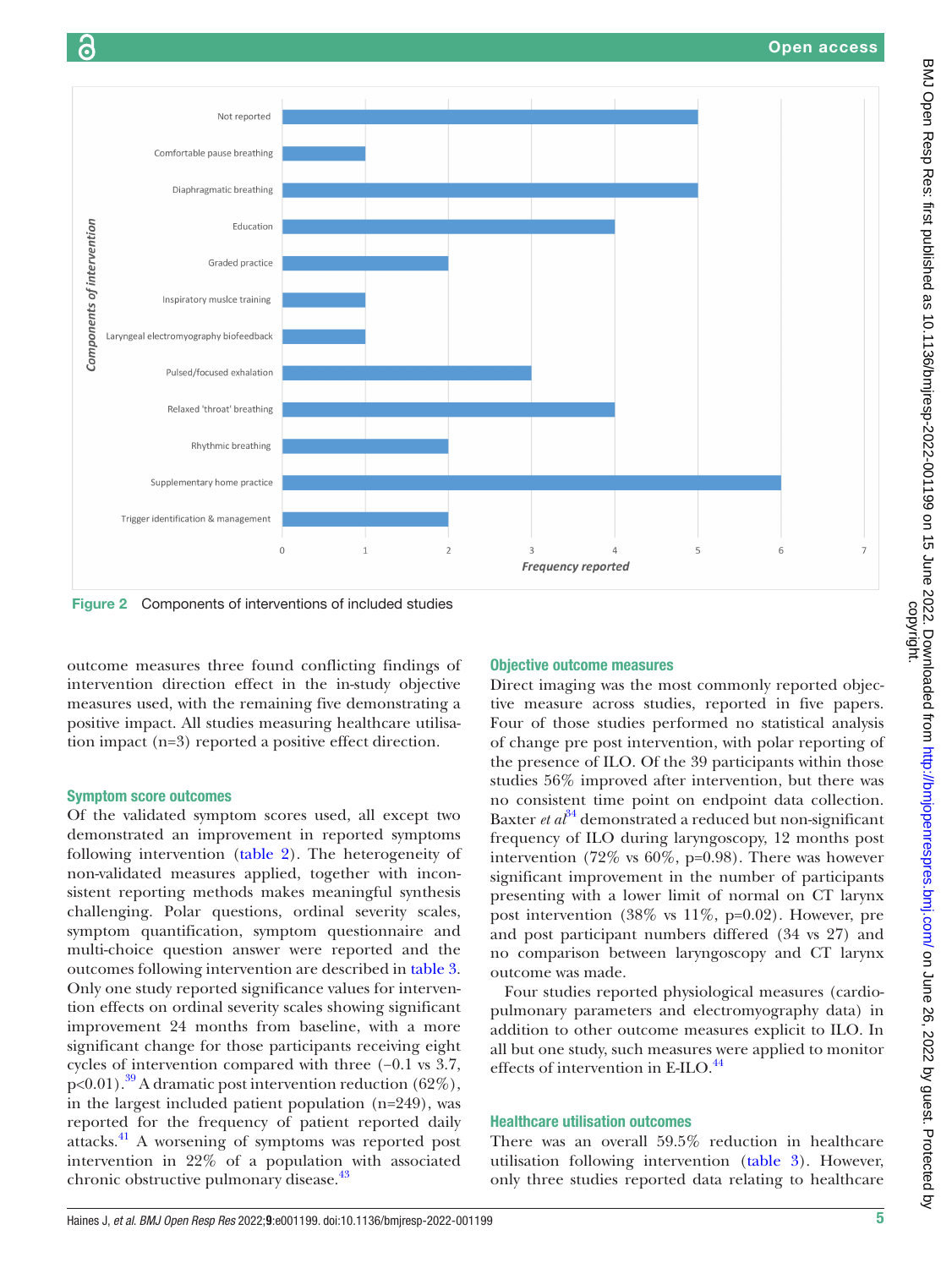| <b>Study</b>                                                                                                                                                                                                                                                                                                                                                                                                                                                                                                                                                                               | <b>Study design</b> | <b>Symptoms (validated)</b> | Symptoms (non-validated) | <b>Objective measures</b> | <b>Healthcare utilisation</b> |
|--------------------------------------------------------------------------------------------------------------------------------------------------------------------------------------------------------------------------------------------------------------------------------------------------------------------------------------------------------------------------------------------------------------------------------------------------------------------------------------------------------------------------------------------------------------------------------------------|---------------------|-----------------------------|--------------------------|---------------------------|-------------------------------|
| Hatzelis et al, 2012 <sup>37</sup>                                                                                                                                                                                                                                                                                                                                                                                                                                                                                                                                                         | <b>CS</b>           |                             | ▲                        | $\blacktriangle$          |                               |
| Nacci et al <sup>39</sup><br>2011                                                                                                                                                                                                                                                                                                                                                                                                                                                                                                                                                          | O/U                 |                             | $\blacktriangle$         |                           |                               |
| Pinho et $al, ^{42}$<br>1997                                                                                                                                                                                                                                                                                                                                                                                                                                                                                                                                                               | <b>CS</b>           |                             |                          | $\blacktriangle$          |                               |
| Baxter et al,<br>$2019^{34}$                                                                                                                                                                                                                                                                                                                                                                                                                                                                                                                                                               | O/U                 | $\blacktriangledown$        |                          | $\blacktriangleleft$      | ▲                             |
| Haines et al.<br>$2016^{35}$                                                                                                                                                                                                                                                                                                                                                                                                                                                                                                                                                               | O/U                 | $\blacktriangle$            |                          |                           |                               |
| Halevi-Katz,<br>201936                                                                                                                                                                                                                                                                                                                                                                                                                                                                                                                                                                     | O/U                 | $\blacktriangle$            |                          | $\blacktriangleleft$      |                               |
| Krammer et al, 2017 <sup>33</sup>                                                                                                                                                                                                                                                                                                                                                                                                                                                                                                                                                          | O/C                 |                             | $\blacktriangle$         |                           | $\blacktriangle$              |
| Marcinow et al, 2015 <sup>18</sup>                                                                                                                                                                                                                                                                                                                                                                                                                                                                                                                                                         | O/U                 |                             | $\blacktriangle$         |                           |                               |
| Mathers-Schmidt & Brilla, 2005 <sup>22</sup>                                                                                                                                                                                                                                                                                                                                                                                                                                                                                                                                               | <b>CS</b>           |                             | $\blacktriangle$         | $\blacktriangleleft$      |                               |
| Murry et al.<br>201038                                                                                                                                                                                                                                                                                                                                                                                                                                                                                                                                                                     | O/U                 | $\blacktriangleleft$        | $\blacktriangle$         | $\blacktriangle$          |                               |
| Olley et al,<br>$2013^{40}$                                                                                                                                                                                                                                                                                                                                                                                                                                                                                                                                                                | O/U                 | $\blacktriangle$            |                          | $\blacktriangle$          |                               |
| Pargeter & Mansur, 2016 <sup>41</sup>                                                                                                                                                                                                                                                                                                                                                                                                                                                                                                                                                      | O/U                 |                             | $\blacktriangle$         |                           | $\blacktriangle$              |
| Shin et al,<br>$2018^{43}$                                                                                                                                                                                                                                                                                                                                                                                                                                                                                                                                                                 | O/U                 |                             | $\blacktriangleleft$     |                           |                               |
| Warnes et al, 2005 <sup>44</sup>                                                                                                                                                                                                                                                                                                                                                                                                                                                                                                                                                           | <b>CS</b>           |                             | $\blacktriangle$         | $\blacktriangle$          |                               |
| Study design: O/U observational non-randomised uncontrolled before and after; O/C observational non-randomised controlled before and after; CS case study.<br>Effect direction: upward arrow ▲=positive impact; downward arrow ▼=negative impact; sideways arrow ◆▶=no change/mixed effects/conflicting findings.<br>Sample size: final sample size (individuals) in intervention group. Large arrow ▲>300; medium arrow ▲ 50-300; small arrow ▲<50.<br>Study quality: denoted by row colour and JBI ratings assigned: green=low risk of bias; amber=some concerns; red=high risk of bias. |                     |                             |                          |                           |                               |

<span id="page-5-0"></span>Table 1 Effect direction plot summarising direction of outcome domains of included studies

utilisation and study design differed as well as the measures used. Krammer *et*  $a\ell^3$  reported a decrease in the asthma medication score following intervention but there was no significant difference in score reduction between those completing therapy and those not (2.3 vs 1.92,  $p=0.71$ ).<sup>[33](#page-8-20)</sup>

# **DISCUSSION**

This systematic review investigates the effectiveness of non-pharmacological interventions used to treat adults with ILO. The fourteen studies were evaluated to (1) determine the key components of non-pharmacological interventions, if any (2) the outcome measures used, if any (3) the effectiveness of intervention, if any. The overall quality of the current evidence is low and the risk of bias high. In addition, there was significant heterogeneity across the studies precluding any meaningful comparisons. However, despite these limitations, there are positive signals from the evidence to support the effectiveness of non-pharmacological interventions as a treatment for adults with ILO.

Despite review inclusion criteria aiming to homogenise the population there was still variance in the ILO presentations reported. It is not yet known whether ILO induced by exercise, noxious stimulus or mechanical factors differ with regard to pathophysiology. There is suggestion ILO induced by exercise represents a manifestation of increased respiratory neural drive whereas laryngeal hyper-responsiveness accounts for ILO induced by other

factors[.8 45](#page-8-9) Similarly, differences in visualised anatomical presentations (ie, glottic, supraglottic, inspiratory or expiratory ILO) may indicate more than one pathophysiological mechanism exists. Shin's study reported a deterioration in symptoms post treatment when intervention was applied to an ILO population with co-existing COPD.[43](#page-9-3) Participants may have had 'compensatory' expiratory ILO in an effort to create external positive end-expiratory pressure, as previously reported in ILO patients with co-morbid obstructive lung disease.<sup>32</sup> <sup>45-47</sup> This therefore may explain why interventions applied in cohorts with inspiratory ILO may not be appropriate. Indeed, if there are ILO phenotypes, this has implications for interventions applied, primary endpoints used and effectiveness.

# Interventions

Intervention reporting was inconsistent and varied in the level of detail and description. As a result, meaningful between-study appraisals was difficult and there is no clear configuration on intervention components and mode of delivery. Education was only reported in a quarter of studies as an intervention component. It is likely this is not representative of actual frequency as clinical diagnostic feedback often includes education on contributory factors to an individual's presentation. SLT was the most reported intervention and reflects previous cited claims it is the gold standard treatment for ILO. However, this review is in common with Patel's previous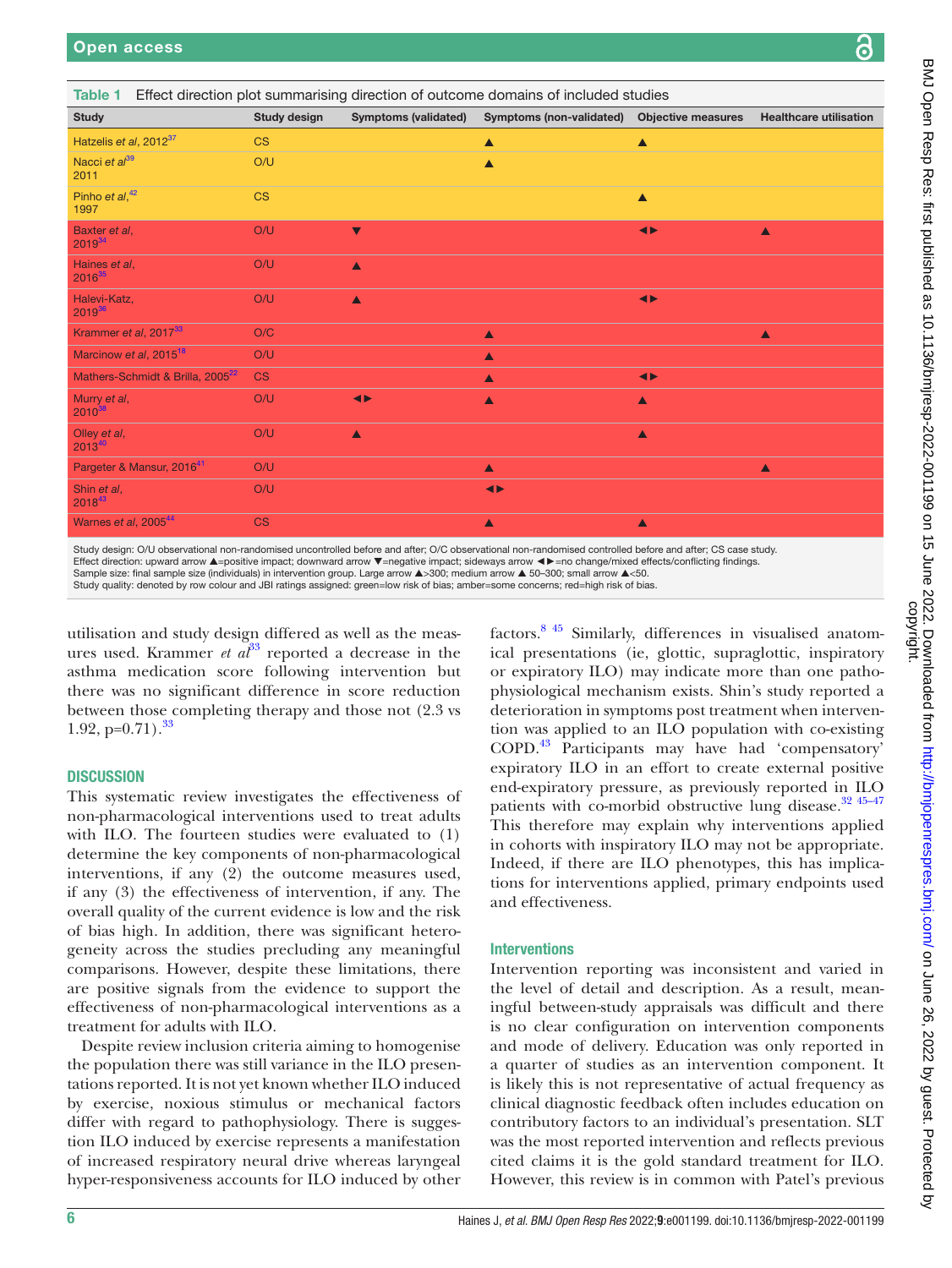<span id="page-6-0"></span>

|                                                   |                |                                                      |                                                                                              | Table 2 Symptom score outcomes of included studies pre-post completed intervention |                                           |           |
|---------------------------------------------------|----------------|------------------------------------------------------|----------------------------------------------------------------------------------------------|------------------------------------------------------------------------------------|-------------------------------------------|-----------|
| <b>Validated scales</b>                           |                |                                                      |                                                                                              |                                                                                    |                                           |           |
| Study                                             | $N^*$          | scale                                                | Validated symptom Time point pre-post<br>data collected                                      | Post mean/median† (SD/<br>Premean/median† (SD/range)<br>range)                     |                                           | P value   |
| Baxter et al, 2019 <sup>34</sup>                  | 35             | <b>ACQ</b>                                           | 12 months                                                                                    | 2.50(1.32)                                                                         | 2.05(1.14)                                | 0.19      |
|                                                   |                | <b>ACT</b>                                           | 12 months                                                                                    | 13.21 (4.73)                                                                       | 14.69 (4.94)                              | 0.28      |
| Haines et al, $35$ 2016‡                          | 16             | <b>VCDQ</b>                                          | <b>NR</b>                                                                                    | 46† (20–60)                                                                        | $38+$ (12-50) <sup>§</sup>                | 0.017     |
| Halevi-Katz, <sup>36</sup> 2019‡                  | 12             | DI                                                   | 3 weeks                                                                                      | 2.00(5.39)                                                                         | 16.83 (3.31)§                             | 0.0016    |
| Murry et al, 38 2010‡                             | 129            | RSI-7                                                | <b>NR</b>                                                                                    | <b>NR</b>                                                                          | NR                                        | $0.05**$  |
| Olley et al, 201340                               | $\overline{4}$ | D <sub>12</sub>                                      | <b>NR</b>                                                                                    | 18.6(7.8)                                                                          | 6.3(5.7)                                  | <b>NR</b> |
| <b>Non-Validated scales</b>                       |                |                                                      |                                                                                              |                                                                                    |                                           |           |
| 1) Polar question-'Have your symptoms improved?'  |                |                                                      |                                                                                              |                                                                                    |                                           |           |
| <b>Study</b>                                      | $N^*$          | Time pre-post                                        |                                                                                              | % responding YES                                                                   |                                           | P value   |
| Krammer et al, 2017 <sup>33</sup>                 | 25             | <b>NR</b>                                            | 92                                                                                           |                                                                                    |                                           | <b>NR</b> |
| Marcinow et al, 2015 <sup>18</sup>                | 34             | <b>NR</b>                                            |                                                                                              | 100 ( $>2$ sessions) 29 (1 session)                                                |                                           | <b>NR</b> |
| Murry et al, 38 2010‡                             | 16             | <b>NR</b>                                            |                                                                                              | NR (asked separately for cough, throat clear and hoarseness)                       |                                           | < 0.01    |
| 2) Ordinal severity scales                        |                |                                                      |                                                                                              |                                                                                    |                                           |           |
| <b>Study</b>                                      | $N^*$          | Time pre-post                                        | Scale description;<br>rangett                                                                | Pre measure(mean(SD) if<br>applicable)                                             | Post measure(mean(SD) if<br>applicable)   | P value   |
| Hatzelis et al, 2012 <sup>37</sup>                | 1              | 12 months                                            | Severity of symptoms; 5<br>$1 - 5$                                                           | 1                                                                                  |                                           | <b>NR</b> |
| Mathers-Schmidt and<br>Brilla, 2005 <sup>22</sup> | $\mathbf{1}$   | 16 weeks                                             | 1.3<br>Dyspnoea rating scale; 2.4<br>$1 - 3$                                                 |                                                                                    |                                           | <b>NR</b> |
| Nacci et al, $2011 \pm^{39}$                      | 10             | 24 months<br>(received three<br>intervention cycles) | Severity of symptoms; 9.2<br>$1 - 10$                                                        |                                                                                    | 6.2                                       | p<0.01    |
|                                                   | 10             | 24 months<br>(received eight<br>intervention cycles) |                                                                                              | 9.3                                                                                | 2.5                                       | p<0.01    |
| Warnes et al, 2005 <sup>44</sup>                  | 1              | <b>NR</b>                                            | Severity adaptive<br>functioning; 1-6                                                        | 5                                                                                  | 0                                         | <b>NR</b> |
| 3) Symptom quantification                         |                |                                                      |                                                                                              |                                                                                    |                                           |           |
| <b>Study</b>                                      | $N^*$          | Time pre-post                                        | <b>Description</b>                                                                           | Pre measure(mean(SD) if<br>applicable)                                             | Post measure(mean(SD) if<br>applicable)   | P value   |
| Mathers-Schmidt and<br>Brilla, 2005 <sup>18</sup> | $\mathbf{1}$   | 16 weeks                                             | Time to symptom<br>onset                                                                     | 23s                                                                                | 30s                                       | <b>NR</b> |
| Pargeter & Mansur, 2016 <sup>41</sup> 249         |                | <b>NR</b>                                            | Frequency of patient<br>reported daily attacks                                               | 72%                                                                                | 10%                                       | <b>NR</b> |
| 4) Symptom questionnaire                          |                |                                                      |                                                                                              |                                                                                    |                                           |           |
| <b>Study</b>                                      | $N^*$          | Time pre-post                                        | <b>Description</b>                                                                           | Pre measure (mean(SD) if<br>applicable)                                            | Post measure (mean(SD) if<br>applicable)  | P value   |
| Pargeter & Mansur, 41<br>2016‡                    | 249            | <b>NR</b>                                            | In-house ILO symptom 16.57 (3.96)<br>questionnaire; high<br>score indicating poor<br>control |                                                                                    | 7.75 (4.82)                               | < 0.001   |
| 5) Multichoice question                           |                |                                                      |                                                                                              |                                                                                    |                                           |           |
| <b>Study</b>                                      | $N^*$          | Time pre-post                                        | <b>Description</b>                                                                           | Pre measure (mean (SD) if<br>applicable)                                           | Post measure (mean (SD) if<br>applicable) | P value   |
| Shin et al, 2018 <sup>43</sup>                    | 46             | <b>NR</b>                                            | Have symptoms a) not NA<br>improved b) improved<br>c) worsened                               |                                                                                    | 50% improve 22% worsen                    | <b>NR</b> |
| *Number of participants.                          |                |                                                      |                                                                                              |                                                                                    |                                           |           |

†Median.

‡Studies reported statistically significant improvements pre–post intervention.<br>§Improved by the reported clinically meaningful response reported DI Dyspnoea Index Questionnaire; RSI Reflux Symptom Index item 7.<br>¶Only rep

††Highest value most impairment. ACQ, Asthma Control Questionnaire; ACT, Asthma Control Test; NR, Not reported; VCDQ, Vocal Cord Dysfunction Questionnaire.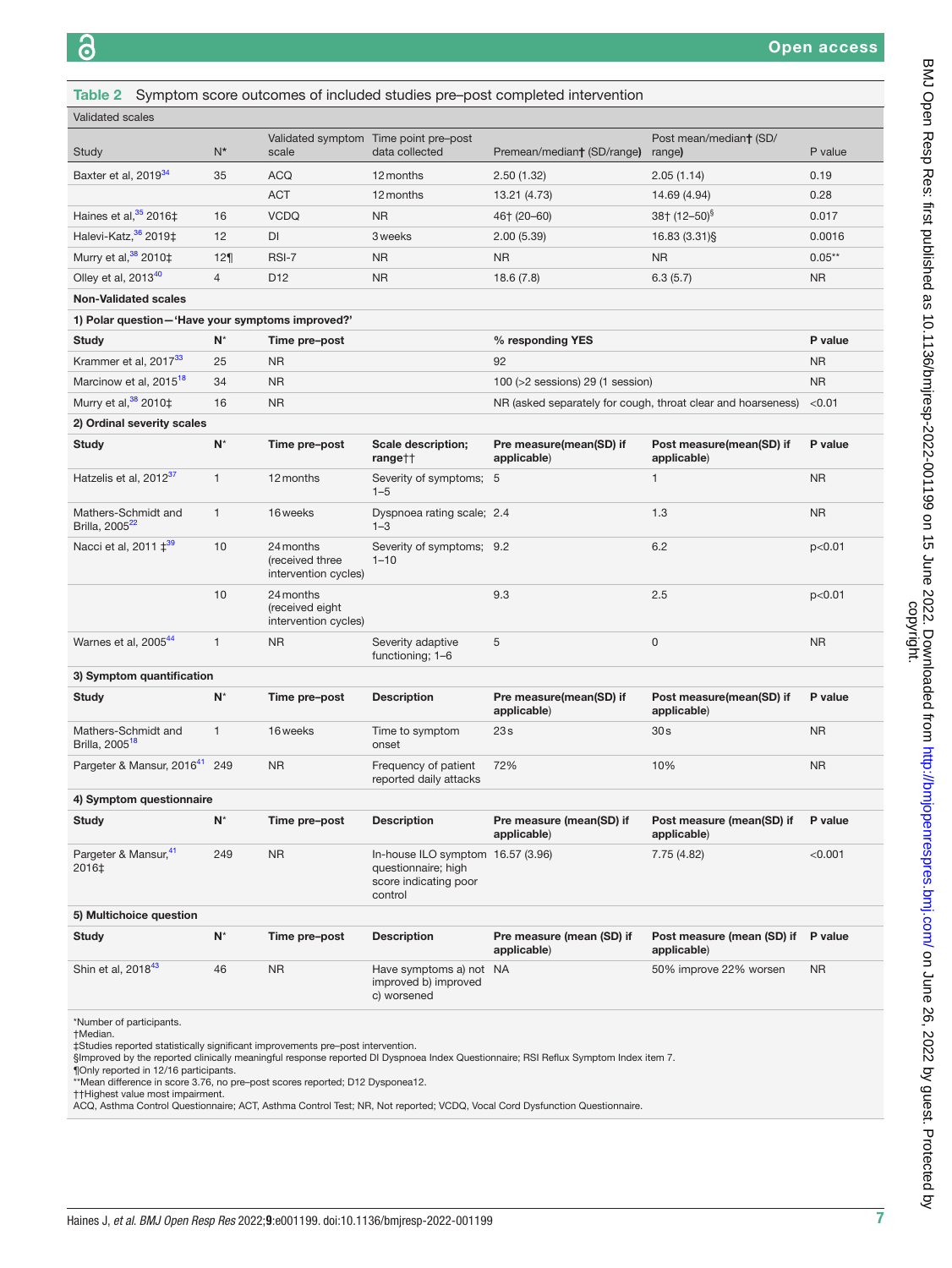<span id="page-7-0"></span>

| Healthcare utilisation of included studies pre-post completed intervention<br>Table 3 |       |                                             |                                     |               |                        |           |            |                                        |
|---------------------------------------------------------------------------------------|-------|---------------------------------------------|-------------------------------------|---------------|------------------------|-----------|------------|----------------------------------------|
| <b>Study</b>                                                                          | $N^*$ | <b>Healthcare</b><br>utilisation<br>measure | <b>Time</b><br>pre-post<br>(months) | Pre mean (SD) | Post mean (SD) P value |           | $%$ change | <b>Overall</b><br>(mean) $%$<br>change |
| Baxter et al.<br>2019 <sup>34</sup>                                                   | 35    | General practice<br>visits                  | 12                                  | 10.17 (9.09)  | 5.26(5.36)             | < 0.001   | $-48%$     |                                        |
| Baxter et al.<br>$2019^{34}$                                                          | 35    | Hospital<br>admissions                      | 12                                  | 4.20(4.66)    | 2.40(5.33)             | 0.001     | $-43%$     |                                        |
| Krammer et al, 25<br>2017 <sup>33</sup>                                               |       | Asthma<br>medication score                  | 6                                   | 4.6<br>(NR)   | 1.92<br>(NR)           | <b>NR</b> | $-58%$     |                                        |
| Pargeter and<br>Mansur, 2016 <sup>41</sup>                                            | 249   | Hospital<br>admissions                      | 12                                  | 2.44(4.84)    | 0.31(1.01)             | < 0.001   | $-87%$     |                                        |
| <b>Total</b>                                                                          | 344   |                                             |                                     |               |                        |           |            | $-59.5%$                               |
| *Number of participants.<br>NR, not reported.                                         |       |                                             |                                     |               |                        |           |            |                                        |

review specifically evaluating speech pathology interventions in ILO, and highlights the state of the evidence precludes concrete gold-standard recommendations of use. [19](#page-8-11)

#### **Outcomes**

There was no uniformed approach in the selected outcomes used to monitor treatment effectiveness, which likely reflects of the lack of a robust standardised evaluation tool for ILO. Variable outcomes were used with nonvalidated and non-quantifiable results, thus impeding accurate comparisons. Two studies selected outcomes intended to monitor other disease processes. $34^{36}$ Baxter *et*  $a^{34}$  $a^{34}$  $a^{34}$  applied a primary end point validated to evaluate the effectiveness of intervention in asthma. It is therefore unsurprising the non-significant impact of ILO intervention reported and is more likely a reflection of the tool used, rather than the effectiveness of intervention. Similarly, ILO interventions appear not to have effectiveness on cardiopulmonary parameters, but this is predictable as these outcome tools are non-specific to  $\mathrm{ILO}$ .<sup>[22 36](#page-8-24)</sup>

# **Effectiveness**

The high risk of bias across the studies means true effectiveness of intervention is unknown. Specifically, issues with confounding was common meaning external factors influenced data reported. Halevi-Katz demonstrated a significant improvement in outcome measures across several parameters.<sup>36</sup> However, participants within the study all had ILO with hyperventilation syndrome. Therefore, the positive effectiveness achieved maybe reflective of the intervention targeting and improving an underlying breathing pattern disorder, rather than ILO. Similarly, co-concurrent changes to medication targeting asthma and reflux during the intervention period occurred in several studies, with inherent implications for the true effectiveness of data relating to the target intervention.[18 33 39](#page-8-19)

Despite this, there was an overall trend towards a positive direction of effect across all studies for interventions used to treat ILO in adults. Acknowledging the limitations in methodological approach, the data signals a potential likelihood of effectiveness.

### Limitations to study

The synthesis approach used within this review was mandated due to limitations on data retrieved and high bias in the evidence. The inability to perform metaanalysis precludes precise estimates of the effect size of interventions and therefore generalisability for contemporary clinical care is not possible.

Inclusion of conference abstracts within the studies synthesised is problematic. The four abstracts are not subject to the same robust peer review process, when compared with the other included data sets. The study team felt inclusion was important as those abstracts identified were not summaries of full reports included and therefore there was no risk of double counting of data. Despite this, inherent to abstract protocols, there was a clear lack of detailed information regarding intervention components and study methodology. Similarly, inclusion of case reports only provides anecdotal insight meaning data presented should not be overinterpreted due to their inherent bias. However, those included informed on potential novel components of non-pharmacological intervention (ie, electromyography and inspiratory muscle training) justifying their inclusion.

# **CONCLUSIONS**

This review identifies the evidence for nonpharmacological interventions used to treat adults with ILO. The literature eludes to several intervention components but due to the quality of research methodology no meaningful conclusions on efficacy of these is possible. However, signals in the synthesis performed supports the opinion that non-pharmacological interventions may be an effective ILO treatment and warrant further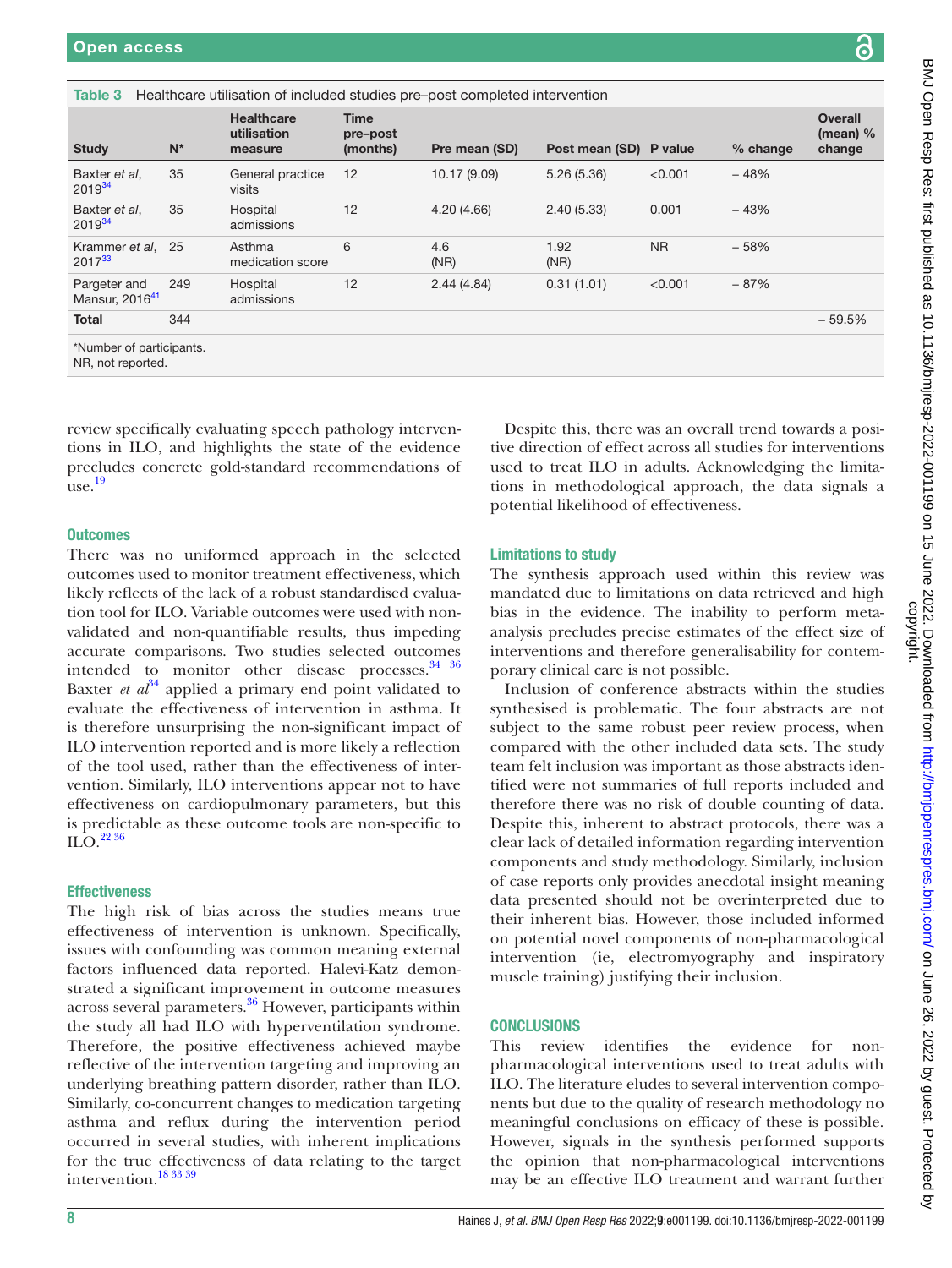development and investigation, with robust processes applied, to evaluate effectiveness.

Acknowledgements The authors would like to acknowledge Mrs Nicola Pargeter, Dr Julia Selby and Mrs Claire Slinger for their helpful contributions in peer reviewing the search terms.

Contributors JH, JY, JAS and SF conceptualised the study and proof outline. JH designed the study in detail, performed and led the analysis and drafted the manuscript (with input from all authors). SF, JY and JAS were involved in planning and supervision throughout the study. JW-D and JK piloted screening tools, data extraction forms and screened abstracts for inclusion with JH. JW-D and JH performed quality assessment and risk of bias appraisal for all included studies. All authors discussed the results and contributed to the manuscript.

Funding This work was supported by the National Institute of Heath Research Manchester Biomedical Research Centre.

Competing interests None declared.

Patient and public involvement Patients and/or the public were not involved in the design, or conduct, or reporting, or dissemination plans of this research.

Patient consent for publication Not applicable.

Ethics approval Not applicable.

Provenance and peer review Not commissioned; externally peer reviewed.

Data availability statement No data are available. No new data sets generated. Data analysis sets of review available upon reasonable request.

Supplemental material This content has been supplied by the author(s). It has not been vetted by BMJ Publishing Group Limited (BMJ) and may not have been peer-reviewed. Any opinions or recommendations discussed are solely those of the author(s) and are not endorsed by BMJ. BMJ disclaims all liability and responsibility arising from any reliance placed on the content. Where the content includes any translated material, BMJ does not warrant the accuracy and reliability of the translations (including but not limited to local regulations, clinical guidelines, terminology, drug names and drug dosages), and is not responsible for any error and/or omissions arising from translation and adaptation or otherwise.

Open access This is an open access article distributed in accordance with the Creative Commons Attribution Non Commercial (CC BY-NC 4.0) license, which permits others to distribute, remix, adapt, build upon this work non-commercially, and license their derivative works on different terms, provided the original work is properly cited, appropriate credit is given, any changes made indicated, and the use is non-commercial. See:<http://creativecommons.org/licenses/by-nc/4.0/>.

#### ORCID iD

Jemma Haines <http://orcid.org/0000-0003-3813-041X>

#### **REFERENCES**

- <span id="page-8-0"></span>1 Christensen PM, Heimdal J-H, Christopher KL, *et al*. ERS/ELS/ACCP 2013 international consensus conference nomenclature on inducible laryngeal obstructions. *[Eur Respir Rev](http://dx.doi.org/10.1183/16000617.00006513)* 2015;24:445–50.
- <span id="page-8-1"></span>2 Christopher KL, Wood RP, Eckert RC, *et al*. Vocal-Cord dysfunction presenting as asthma. *[N Engl J Med](http://dx.doi.org/10.1056/NEJM198306303082605)* 1983;308:1566–70.
- <span id="page-8-6"></span>3 Halvorsen T, Walsted ES, Bucca C, *et al*. Inducible laryngeal obstruction: an official joint European respiratory Society and European Laryngological Society statement. *[Eur Respir J](http://dx.doi.org/10.1183/13993003.02221-2016)* 2017;50:09.
- <span id="page-8-2"></span>4 Maillard I, Schweizer V, Broccard A, *et al*. Use of botulinum toxin type A to avoid tracheal intubation or tracheostomy in severe paradoxical vocal cord movement. *[Chest](http://dx.doi.org/10.1378/chest.118.3.874)* 2000;118:874–7.
- <span id="page-8-3"></span>5 Fowler SJ, Thurston A, Chesworth B, *et al*. The VCDQ--a Questionnaire for symptom monitoring in vocal cord dysfunction. *[Clin Exp Allergy](http://dx.doi.org/10.1111/cea.12550)* 2015;45:1406–11.
- <span id="page-8-4"></span>6 Haines J, Chua SHK, Smith J, *et al*. Triggers of breathlessness in inducible laryngeal obstruction and asthma. *[Clin Exp Allergy](http://dx.doi.org/10.1111/cea.13715)* 2020;50:1230–7.
- <span id="page-8-5"></span>7 Christensen PM, Thomsen SF, Rasmussen N, *et al*. Exercise-Induced laryngeal obstructions: prevalence and symptoms in the general public. *[Eur Arch Otorhinolaryngol](http://dx.doi.org/10.1007/s00405-011-1612-0)* 2011;268:1313–9.
- <span id="page-8-9"></span>8 Hull JH, Backer V, Gibson PG, *et al*. Laryngeal dysfunction: assessment and management for the clinician. *[Am J Respir Crit](http://dx.doi.org/10.1164/rccm.201606-1249CI)  [Care Med](http://dx.doi.org/10.1164/rccm.201606-1249CI)* 2016;194:1062–72.
- <span id="page-8-8"></span>Haines J, Hull JH, Fowler SJ. Clinical presentation, assessment, and management of inducible laryngeal obstruction. *[Curr Opin](http://dx.doi.org/10.1097/MOO.0000000000000452)  [Otolaryngol Head Neck Surg](http://dx.doi.org/10.1097/MOO.0000000000000452)* 2018;26:174–9.
- <span id="page-8-7"></span>10 Newman KB, Mason UG, Schmaling KB. Clinical features of vocal cord dysfunction. *[Am J Respir Crit Care Med](http://dx.doi.org/10.1164/ajrccm.152.4.7551399)* 1995;152:1382–6.
- 11 Morris MJ, Christopher KL. Diagnostic criteria for the classification of vocal cord dysfunction. *[Chest](http://dx.doi.org/10.1378/chest.09-2944)* 2010;138:1213–23.
- 12 Newman K, Dubester S. Vocal cord dysfunction: Masquerader of asthma. *[Semin Respir Crit Care Med](http://dx.doi.org/10.1055/s-2007-1006358)* 1994;15:161–7.
- 13 Mikita J, Parker J. High levels of medical utilization by ambulatory patients with vocal cord dysfunction as compared to age- and gender-matched asthmatics. *[Chest](http://dx.doi.org/10.1378/chest.129.4.905)* 2006;129:905–8.
- 14 Traister RS, Fajt ML, Petrov AA. The morbidity and cost of vocal cord dysfunction misdiagnosed as asthma. *[Allergy Asthma Proc](http://dx.doi.org/10.2500/aap.2016.37.3936)* 2016;37:25–31.
- 15 Vertigan AE, Bone SL, Gibson PG. Laryngeal sensory dysfunction in laryngeal hypersensitivity syndrome. *[Respirology](http://dx.doi.org/10.1111/resp.12103)* 2013;18:948–56.
- 16 Cukier-Blaj S, Bewley A, Aviv JE, *et al*. Paradoxical vocal fold motion: a sensory-motor laryngeal disorder. *[Laryngoscope](http://dx.doi.org/10.1097/MLG.0b013e31815988b0)* 2008;118:367–70.
- <span id="page-8-10"></span>17 Kenn K, Balkissoon R. Vocal cord dysfunction: what do we know? *[Eur Respir J](http://dx.doi.org/10.1183/09031936.00192809)* 2011;37:194–200.
- <span id="page-8-19"></span>18 Marcinow AM, Thompson J, Forrest LA, *et al*. Irritant-Induced paradoxical vocal fold motion disorder: diagnosis and management. *[Otolaryngol Head Neck Surg](http://dx.doi.org/10.1177/0194599815600144)* 2015;153:996–1000.
- <span id="page-8-11"></span>19 Patel RR, Venediktov R, Schooling T, *et al*. Evidence-Based systematic review: effects of speech-language pathology treatment for individuals with paradoxical vocal fold motion. *[Am J Speech](http://dx.doi.org/10.1044/2015_AJSLP-14-0120)  [Lang Pathol](http://dx.doi.org/10.1044/2015_AJSLP-14-0120)* 2015;24:566–84.
- <span id="page-8-12"></span>20 Mahoney J, Hew M, Vertigan A, *et al*. Treatment effectiveness for vocal cord dysfunction in adults and adolescents: a systematic review. *[Clin Exp Allergy](http://dx.doi.org/10.1111/cea.14036)* 2022;52:387–404.
- <span id="page-8-13"></span>21 Craig P, Dieppe P, Macintyre S, *et al*. Developing and evaluating complex interventions: the new medical Research Council guidance. *[BMJ](http://dx.doi.org/10.1136/bmj.a1655)* 2008;337:a1655.
- <span id="page-8-24"></span>22 Mathers-Schmidt BA, Brilla LR. Inspiratory muscle training in exercise-induced paradoxical vocal fold motion. *[J Voice](http://dx.doi.org/10.1016/j.jvoice.2005.03.005)* 2005;19:635–44.
- 23 Sandnes A, Andersen T, Clemm HH, *et al*. Exercise-Induced laryngeal obstruction in athletes treated with inspiratory muscle training. *[BMJ Open Sport Exerc Med](http://dx.doi.org/10.1136/bmjsem-2018-000436)* 2019;5:e000436.
- <span id="page-8-14"></span>24 Higgins JPT, Thomas J, Chandler J. Cochrane Handbook for systematic reviews of interventions version 6.3, 2022. Available: <www.training.cochrane.org/handbook>
- 25 Moher D, Liberati A, Tetzlaff J, *et al*. Preferred reporting items for systematic reviews and meta-analyses: the PRISMA statement. *[Int J](http://dx.doi.org/10.1016/j.ijsu.2010.02.007)  [Surg](http://dx.doi.org/10.1016/j.ijsu.2010.02.007)* 2010;8:336–41.
- <span id="page-8-15"></span>26 Schardt C, Adams MB, Owens T, *et al*. Utilization of the PICO framework to improve searching PubMed for clinical questions. *[BMC](http://dx.doi.org/10.1186/1472-6947-7-16) [Med Inform Decis Mak](http://dx.doi.org/10.1186/1472-6947-7-16)* 2007;7:1–6.
- <span id="page-8-16"></span>27 Traister RS, Fajt ML, Landsittel D, *et al*. A novel scoring system to distinguish vocal cord dysfunction from asthma. *[J Allergy Clin](http://dx.doi.org/10.1016/j.jaip.2013.09.002)  [Immunol Pract](http://dx.doi.org/10.1016/j.jaip.2013.09.002)* 2014;2:65–9.
- <span id="page-8-17"></span>28 Campbell M, McKenzie JE, Sowden A, *et al*. Synthesis without metaanalysis (SWiM) in systematic reviews: reporting guideline. *[BMJ](http://dx.doi.org/10.1136/bmj.l6890)* 2020;368:l6890.
- <span id="page-8-18"></span>29 Aromataris E, Fernandez R, Godfrey CM, *et al*. Summarizing systematic reviews: methodological development, conduct and reporting of an umbrella review approach. *[Int J Evid Based Healthc](http://dx.doi.org/10.1097/XEB.0000000000000055)* 2015;13:132–40.
- 30 Aboudara M, Mikita J W, *et al*. Change in exercise capacity after speech therapy in patients with vocal cord dysfunction. in B70. sleep disordered breathing pathophysiology. *American Thoracic Society* 2012:A3622.
- 31 Ryan NM, Vertigan AE, Gibson PG. Chronic cough and laryngeal dysfunction improve with specific treatment of cough and paradoxical vocal fold movement. *[Cough](http://dx.doi.org/10.1186/1745-9974-5-4)* 2009;5:4–8.
- <span id="page-8-25"></span>32 Lee JW, Tay TR, Paddle P, *et al*. Diagnosis of concomitant inducible laryngeal obstruction and asthma. *[Clin Exp Allergy](http://dx.doi.org/10.1111/cea.13185)* 2018;48:1622–30.
- <span id="page-8-20"></span>33 Kramer S, deSilva B, Forrest LA, *et al*. Does treatment of paradoxical vocal fold movement disorder decrease asthma medication use? *[Laryngoscope](http://dx.doi.org/10.1002/lary.26416)* 2017;127:1531–7.
- <span id="page-8-21"></span>34 Baxter M, Ruane L, Phyland D, *et al*. Multidisciplinary team clinic for vocal cord dysfunction directs therapy and significantly reduces healthcare utilization. *[Respirology](http://dx.doi.org/10.1111/resp.13520)* 2019;24:758–64.
- <span id="page-8-26"></span>35 Haines J, Slinger C, Vyas A. Impact of respiratory speech and language therapy on symptoms in vocal cord dysfunction. *Eur Respiratory Soc* 2016;48.
- <span id="page-8-22"></span>36 Halevi-Katz D, Sella O, Golan H, *et al*. Buteyko breathing technique for exertion-induced paradoxical vocal fold motion (EI-PVFM). *[J](http://dx.doi.org/10.1016/j.jvoice.2019.07.017)  [Voice](http://dx.doi.org/10.1016/j.jvoice.2019.07.017)* 2021;35:40–51.
- <span id="page-8-23"></span>37 Hatzelis V, Murry T. Paradoxical vocal fold motion: respiratory retraining to manage long-term symptoms. *[J Soc Bras Fonoaudiol](http://dx.doi.org/10.1590/S2179-64912012000100014)* 2012;24:80–5.